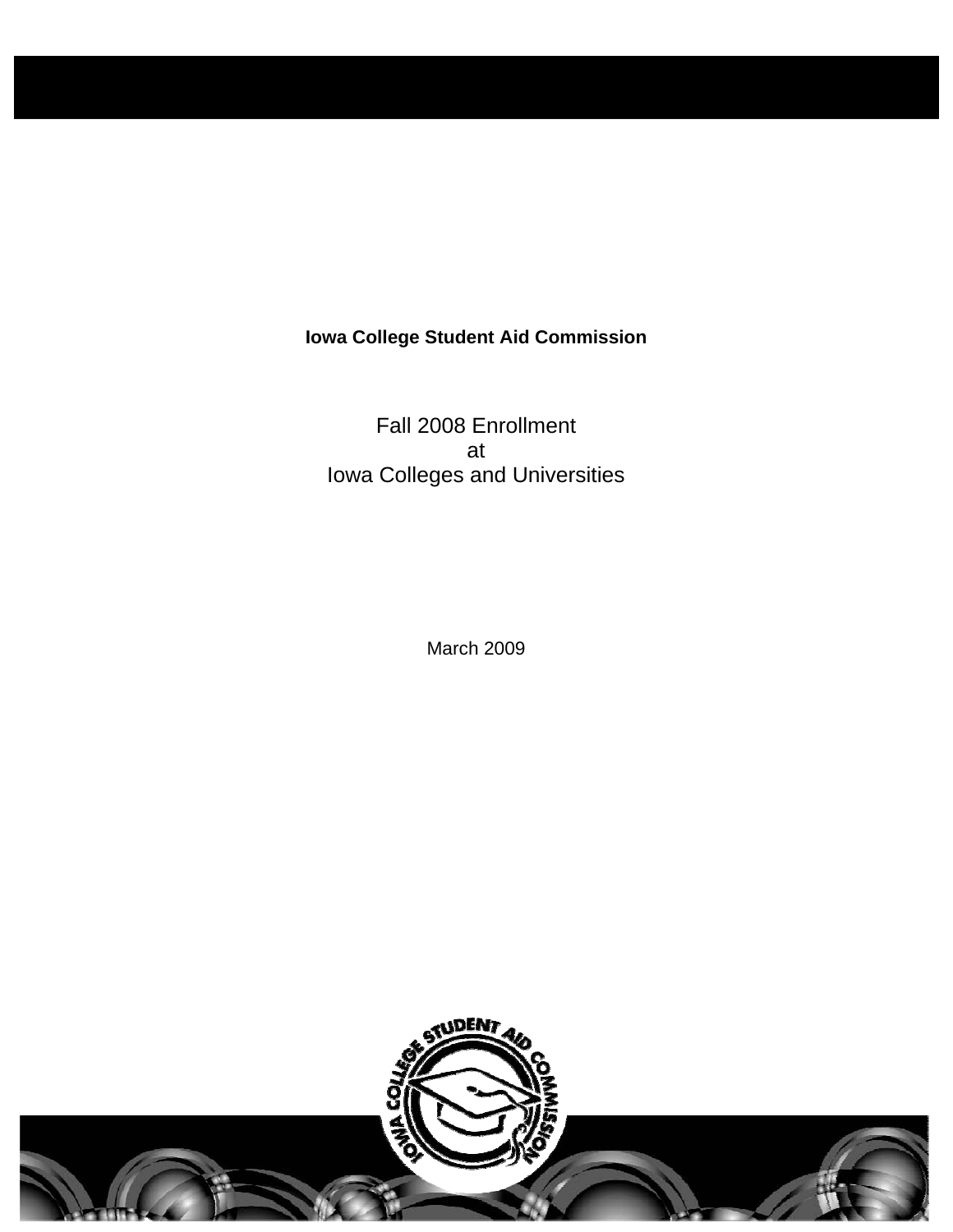## **IOWA COLLEGE STUDENT AID COMMISSION Enrollment at Iowa Colleges and Universities Fall 2008**

## **Summary**

This report is based on annual reports provided by Iowa college and university registrars to the University of Iowa Registrar who compiles the data as a project of the Iowa Coordinating Council for Post High School Education. Source documents are provided to the Iowa College Student Aid Commission's Higher Education Database where additional reports are generated and made available to the public. The Commission maintains an historical record back to 1976. Electronic files date from 1986. The Commission staff appreciates the work of Iowa college and university officials and Coordinating Council members, past and present, in the compilation and maintenance of these data.

Following are highlights of the report.

- Total enrollment increased by 1.3% at Iowa two- and four-year colleges and universities as measured in the Fall of 2007 and 2008.
- Resident enrollment, including online programs, increased 0.4% during the same period with declines in the Regent and non-profit sectors.
- Resident enrollment, excluding online programs, increased 0.1%.
- Dual and PSEO enrollment was 10.9% of the total in September 2008, with 95.3% of that at Iowa community colleges.
- Since 1988, the percentage of full-time enrollment has shown a modest increase at Regent and non-profit colleges and universities, with a notable decrease at community colleges. The community college decrease is attributed to several factors including an increase in dual credit and PSEO students.
- With the decrease in full-time enrollment at community colleges, there has been an increase in part-time enrollment: a reflection of the changing needs of many students for higher education opportunities.

The data in this report were provided as of the official enrollment date in October, 2008. Since then, the Iowa and national economies have continued to change dramatically. Commission staff have received anecdotal reports of increased enrollments at community colleges: a change that is consistent with consumer behavior during recessionary times. Iowa colleges and universities do not report enrollment in the middle of the academic year, and changes that are taking place at the time this report is being prepared, may be seen in the Fall 2009 reports.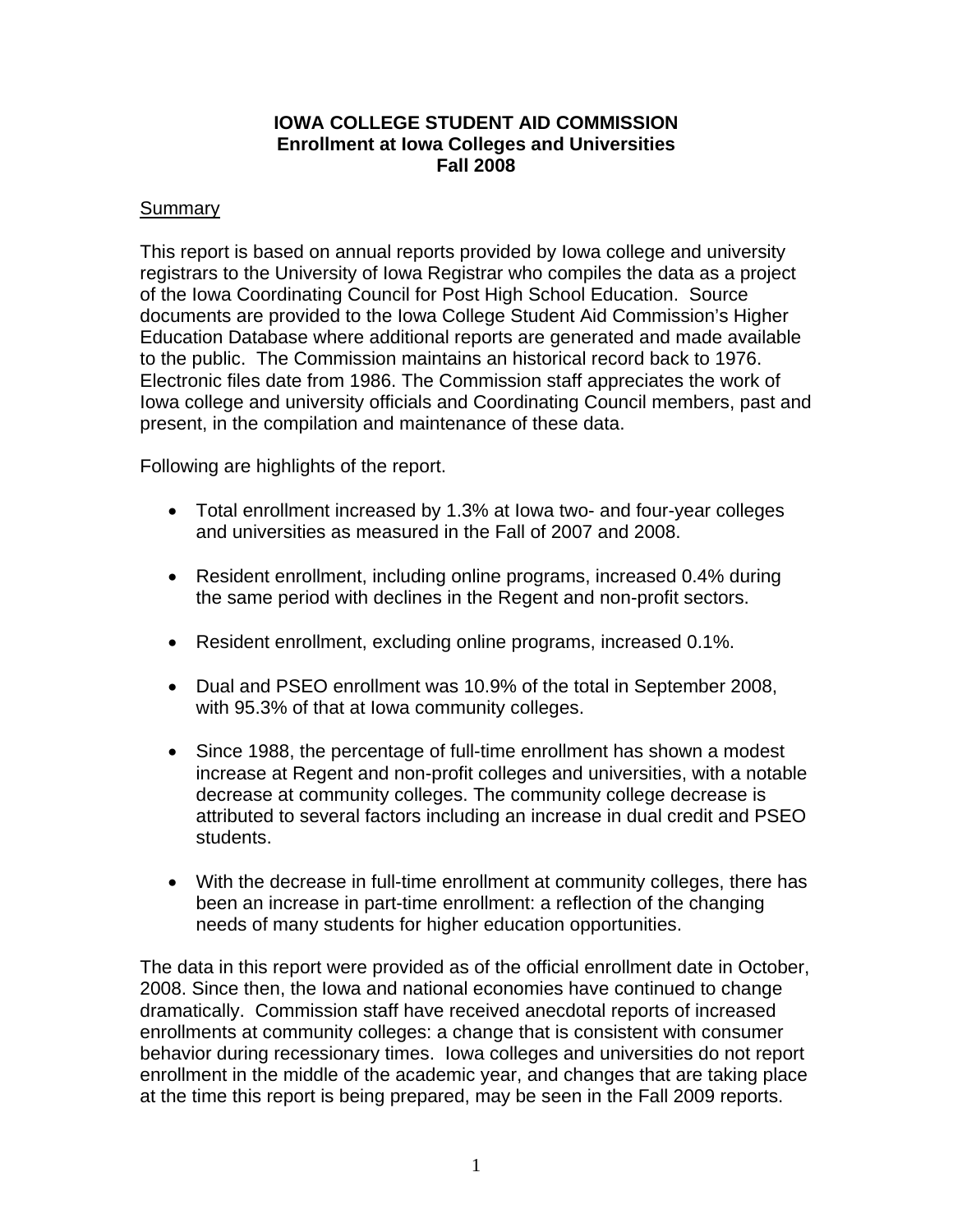#### Enrollment Summary

Total enrollment at Iowa public and non-profit colleges and universities (excluding online programs serving mostly out-of-state residents) increased by 1.3% from 215,372 to 218,262 between the fall reporting periods of 2007 and 2008.

Table 1 shows the reported total enrollment and growth at Iowa colleges and universities between 2007 and 2008. The table shows statewide totals for all twoand four-year degree-granting institutions, and a sub-total that excludes the online component of the for-profit sector because of the disproportionate growth in that component. Online enrollment in the for-profit sector rose 68% from 40,482 to 68,015 between 2007 and 2008. Ninety-eight percent of the growth in this component was among non-resident online enrollments.

Enrollment of Iowa resident students increased a very small amount (0.1%) from 164,325 in 2007 to 164,517 in 2008. Details of Iowa resident enrollment is provided in Table 4, which shows a decline of 466 students (-0.96%) at Regent Universities, and a decline of 608 (-1.92%) at non-profit colleges and universities. Community colleges had an increase of 823 (1.01%) and for-profit institutions excluding online programs had an increase of 443 (15.9%). Resident enrollment at for-profit online programs increased by 548 (66.7%).

|                                          |         |         |        | Percent |
|------------------------------------------|---------|---------|--------|---------|
|                                          | 2007    | 2008    | Change | Change  |
| Regents                                  | 69,178  | 70.325  | 1.147  | 1.7%    |
| Non-Profit Private                       | 55,834  | 56,174  | 340    | 0.6%    |
| <b>Community Colleges</b>                | 87,072  | 88,104  | 1.032  | 1.2%    |
| For-Profit Private Online                | 40,482  | 68,015  | 27,533 | 68.0%   |
| For-Profit Private On Ground             | 3,288   | 3,659   | 371    | 11.3%   |
| Total                                    | 255,854 | 286,277 | 30,423 | 11.9%   |
| <b>Total Excluding For-Profit Online</b> | 215,372 | 218,262 | 2,890  | $1.3\%$ |

| Table 1                                      |  |  |  |  |
|----------------------------------------------|--|--|--|--|
| Enrollment at Iowa Colleges and Universities |  |  |  |  |
| <b>Fall 2008</b>                             |  |  |  |  |

Source: Annual Iowa College and University Enrollment Report Summarized by Iowa College Student Aid Commission Research Selection of two and four-year and above, degree granting institutions.

The differences between enrollment growth of total students and Iowa resident students suggests that the Iowa higher education system is maintaining its stability by attracting out-of-state students. Still, 18 of the 38 (47%) public and non-profit four-year private colleges reported declines in total enrollment ranging from 1 at Vennard College (a school that filed a report in September, 2008 and closed in December of that same year) to a decline of 95 at Faith Baptist Bible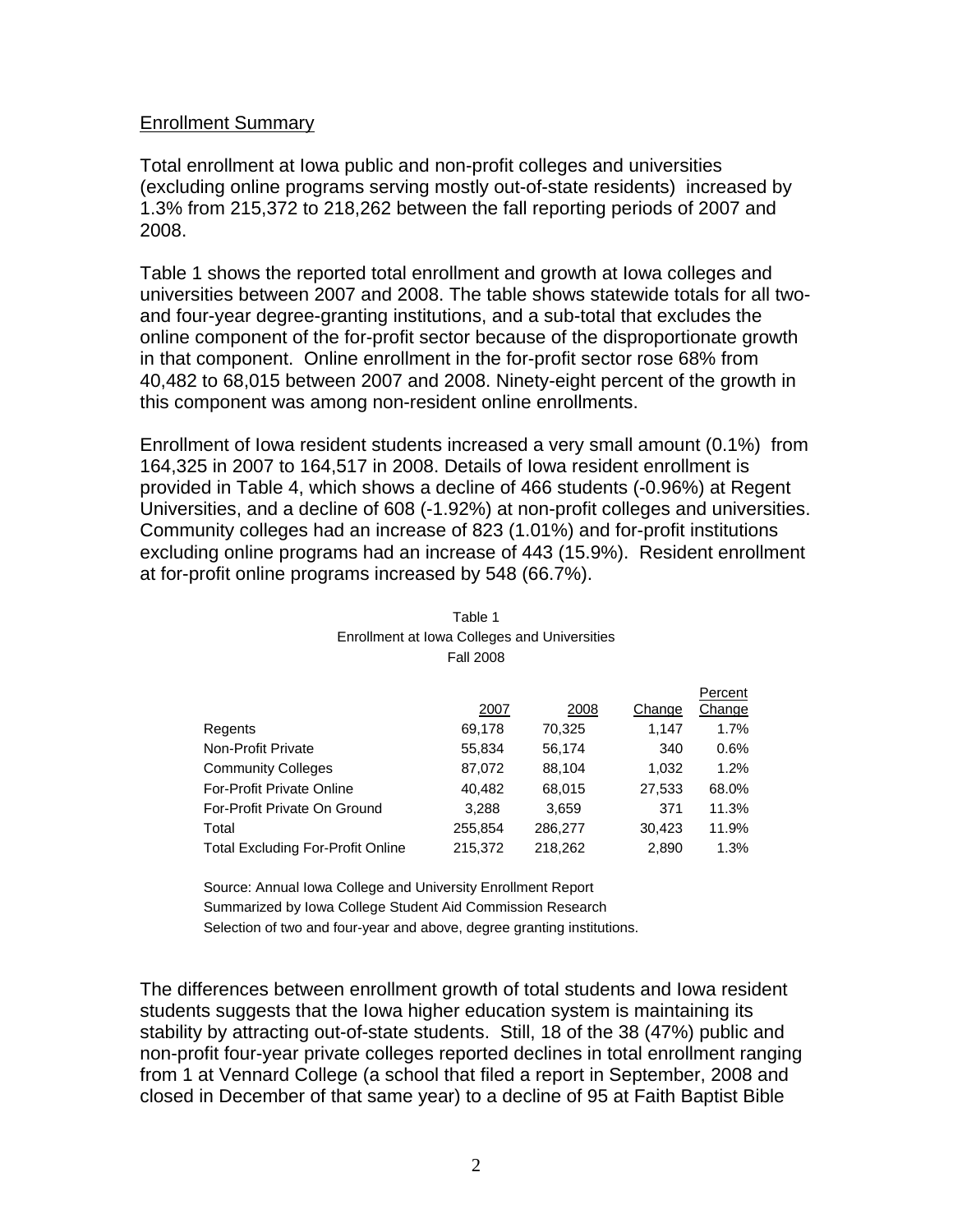College. Community college enrollments declined at 5 of the 15 (33%) institutions, with declines ranging from 32 at Northwest Iowa Community College to 354 at Eastern Iowa Community College. Staff at Eastern Iowa Community College attributed the decline to non-economic issues.

#### Extension and PSEO Enrollment

For-profit online programs enrolled almost 68,000 (82.9%) of the students in extension programs, while non-profit colleges and universities enrolled almost 10,000 (12.2%), and Regent Universities enrolled slightly over 4,000 (4.9%) in these programs. Slightly over 24,000 high school students were enrolled in postsecondary institutions under dual enrollment and PSEO programs. Almost 23,000 of these (95.3%) were enrolled at community colleges. A report on joint enrollment, published by the Iowa Department of Education Division of Community Colleges and Workforce Preparation, places the 2008 enrollment at 31,450 for community colleges. The difference between that report and these data is that source for these data reflect enrollment at a single point in time on the official enrollment date, and the Iowa Department of Education report reflects additional enrollments throughout the academic year. Institutions that offer numerous enrollment dates will have a greater number of individuals who actually participated in programs than the number counted on the official enrollment date. Enrollments reported for Dual and PSEO enrollments in Table 2 are presented here as they were provided by colleges and universities after the official enrollment date and cannot be fully verified from other sources. Dual enrollments may include high school students who are taking college classes for college credit, but not for high school credit. The decline in the percent of fulltime students at community colleges after 2003 has been attributed, to a large extent, to a large increase in dual enrollment and PSEO students.

|                                   |                             | <b>Fall 2008</b> | Enrollment at Iowa Colleges and Universities |         |                  |           |
|-----------------------------------|-----------------------------|------------------|----------------------------------------------|---------|------------------|-----------|
|                                   | <b>Headcount Enrollment</b> |                  |                                              |         | Percent of Total |           |
|                                   | Total                       | Extension        | Dual/PSEO                                    | Total   | Extension        | Dual/PSEO |
| Regents                           | 70,325                      | 4,026            | 249                                          | 24.5%   | 4.9%             | 1.0%      |
| Non-Profit Private                | 56.174                      | 9,987            | 538                                          | 19.6%   | 12.2%            | 2.2%      |
| <b>Community Colleges</b>         | 88.104                      | 0                | 22.971                                       | 30.8%   | $0.0\%$          | 95.3%     |
| For-Profit Private Online         | 68.015                      | 67.979           | 348                                          | 25.1%   | 82.9%            | 1.4%      |
| For-Profit Private On Ground      | 3,659                       | 0                | 0                                            | $0.0\%$ | $0.0\%$          | $0.0\%$   |
| Total                             | 286.277                     | 81,992           | 24.106                                       | 100.0%  | 100.0%           | 100.0%    |
| Total Excluding For-Profit Online | 218.262                     | 14.013           | 23.758                                       | 100.0%  | 100.0%           | 100.0%    |

Table 2

Source: Annual Iowa College and University Enrollment Report

Summarized by Iowa College Student Aid Commission Research

Selection of two and four-year and above, degree granting institutions.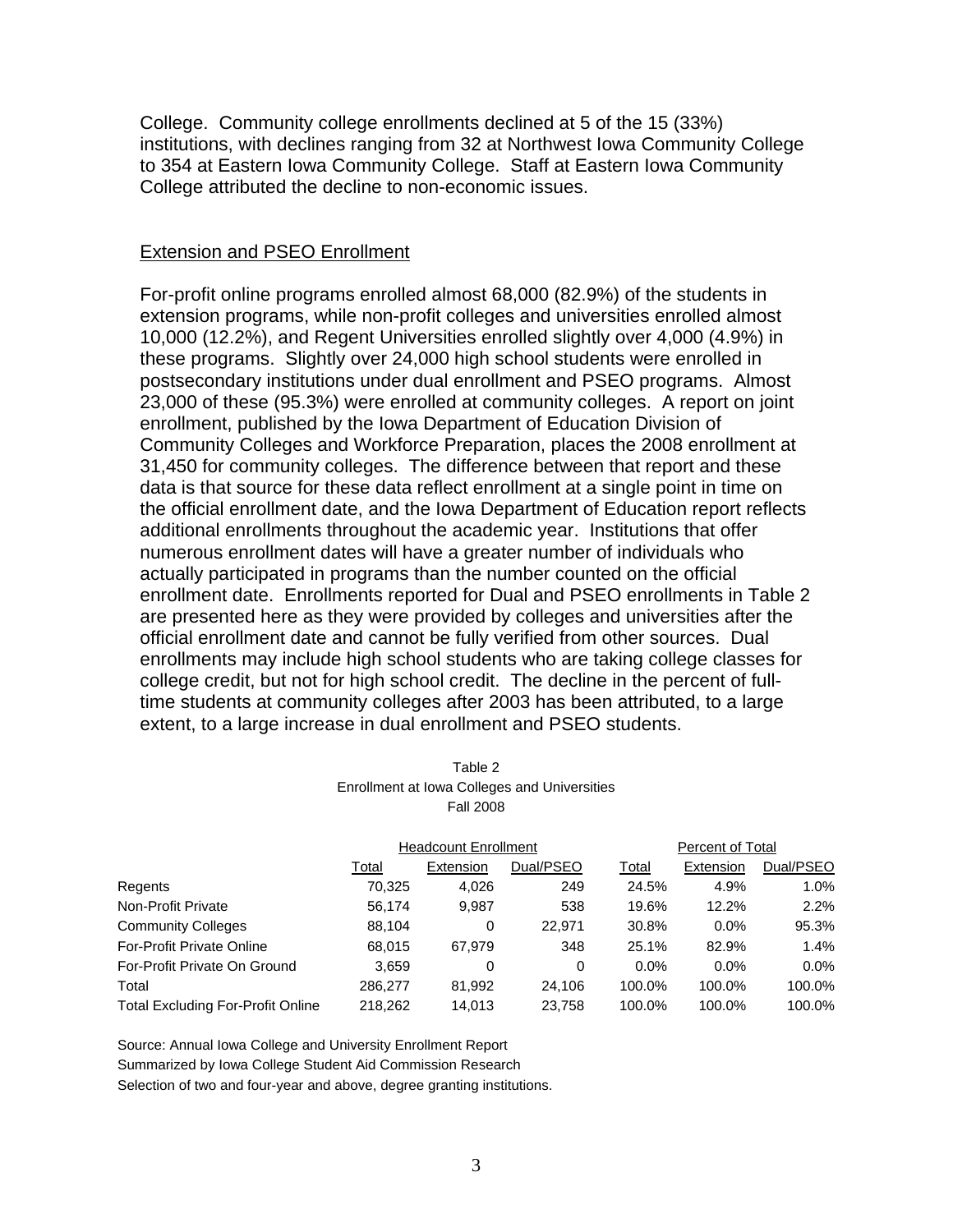#### Full-Time vs. Part-Time

Graph 1 shows a 21-year history of full-time and part-time enrollment at Iowa colleges and universities including the years 1988 through 2008. These data include students with declared majors. Over this period of time, the percentage of full-time students at Regent universities increased steadily from 90.1% to 93.6%, while private colleges declined from 85.3% in 1988 to 77.9% in 1995 and has since increased to 84.0%. Community college full-time enrollment has declined steadily from 60.3% in 1988 to 49.6% in 2008. The changes in full-time enrollment reflect mirror-image changes in part-time enrollments. Observers have suggested that the decreases in full-time enrollment may have several causes, including (1) a large increase in dual enrollment and PSEO students at community colleges, (2) increases in tuition at four-year institutions, (3) an increase in the interest among working adults to seek first-time degrees or obtain retraining that is required to meet the needs of a changing workforce marketplace and, (4) an increase in the number of four-year students to take some of their classes at community colleges on a part-time bases. Most likely, all of these factors are components of the overall trend.



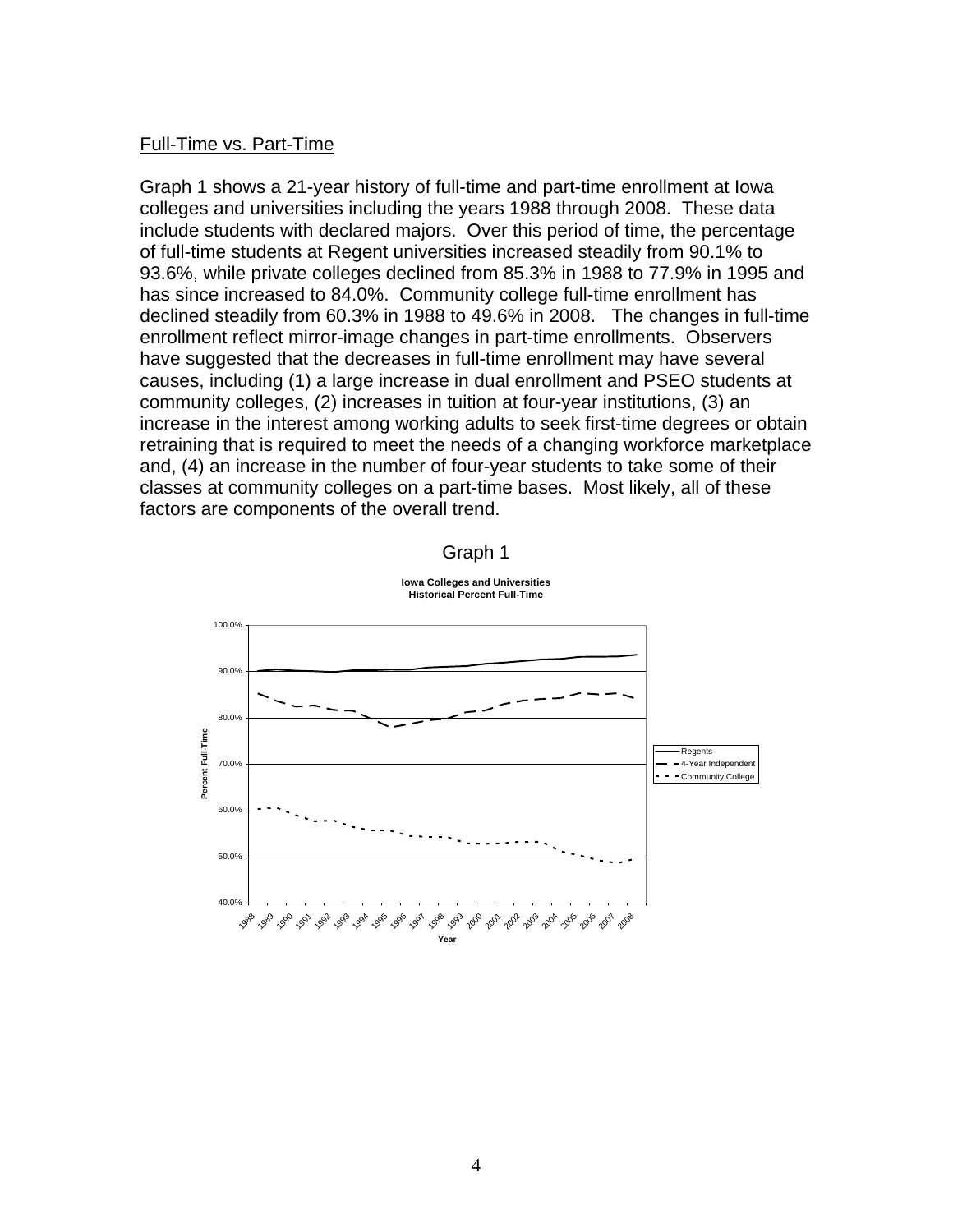#### Estimated High School Graduates

Graph 2 shows the historical and projected enrollment of high school seniors published in the Annual Condition of Education. The most recent report shows data for 2008 with projected estimates, and previous reports provide historical data. The Iowa Department of Education is projecting a decrease in enrollment of high school seniors, which makes it likely that there will be a decrease in the pool of Iowa resident graduates who could be expected to attend Iowa colleges and universities. The projection is consistent with reports from the Western Interstate Higher Education Compact (WICHE) which has projected both declines and steady enrollments of high school graduations depending on the methodology used for the projection. Estimates of high school graduates prepared by WICHE show a trend that is similar to the Iowa estimates with the number of graduates at their maximum in 2007 and 2008, and declines thereafter.

## Graph 2



**Historical and Projected High School Seniors and High School Graduates**

#### Analysis

With the national economy in a recession and prospects suggesting a deeper recession may be ahead, there is concern among higher education officials about the attendance of both traditional and non-traditional students. In this analysis traditional students are represented in the percentage of full-time students while non-traditional students are typically part-time students. Common perspectives suggest that during difficult economic times traditional undergraduate students will delay attendance, change from full-time to part-time status, or move to a college that is perceived to be a lower cost institution without considering all the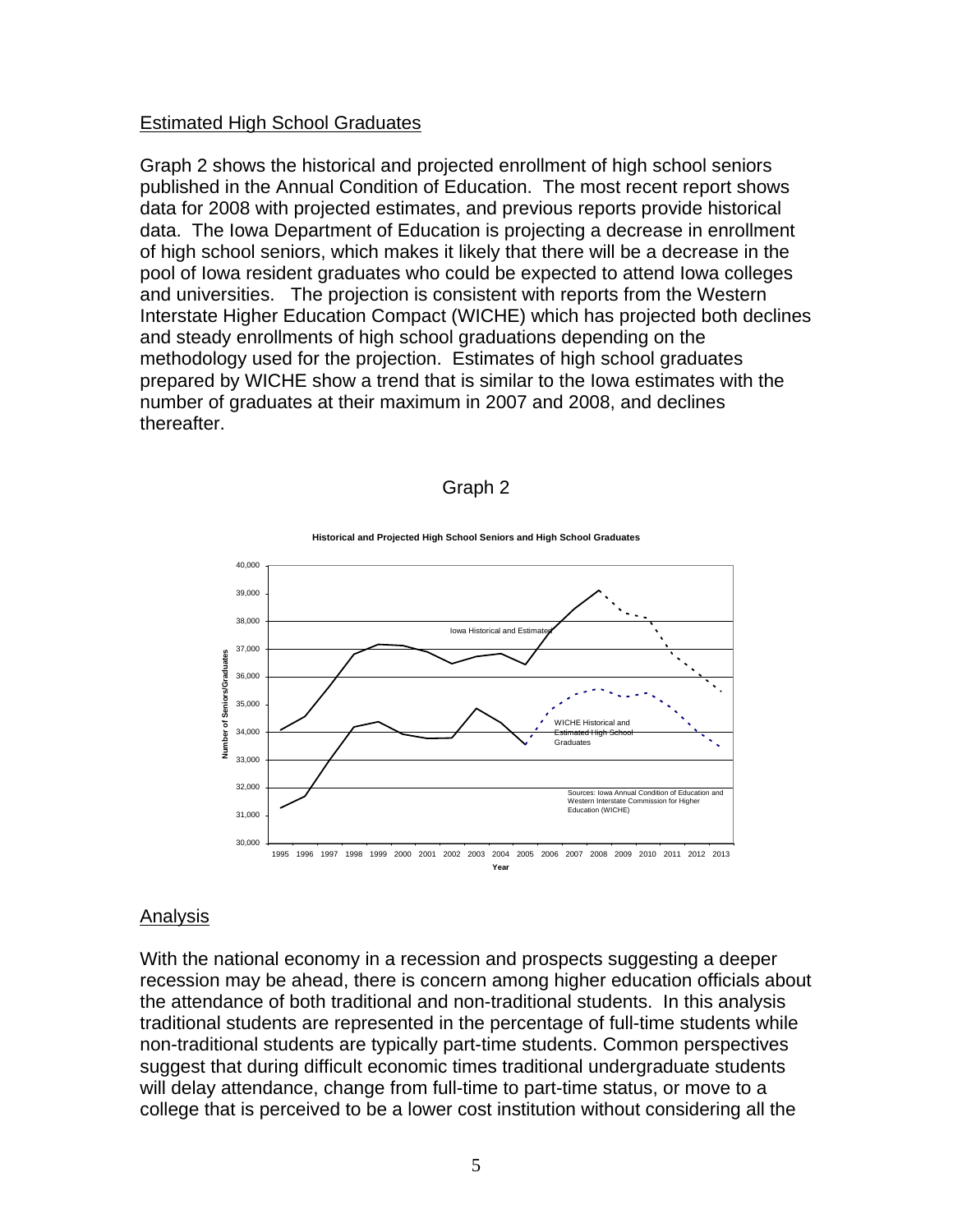financial aid options that might be available to equalize access. Some college officials debate whether the move is based on perceived or actual differences in cost, and the Commission research staff see arguments on both sides of the issue. If the assumptions are true, observers would expect to see a general decline in the college attendance at private colleges with corresponding increases at state institutions and community colleges. The changes from 2007 to 2008 described in Table 1 show net increases in all sectors, with the smallest percentage increase in the non-profit sector and the largest percentage increase in the for-profit sector. The increase in the for-profit sector may not be totally economically driven, however, as national growth in online education has continued to rise in recent years.

There is a pattern, however, that suggests a declining rate of increase (a more level line on the graph) in full-time status among the non-profit private colleges and community colleges. The changes seemingly reflect increased enrollments among non-traditional part-time students at institutions that offer programs for non-traditional learners. Some of these non-traditional students are hgh school students, and others are adults.

Iowa colleges reported declines in resident enrollment between 2007 and 2008. The Regent universities reported a net decline of 466 students (-0.96%) while the private colleges reported a net decline of 608 (-1.92%), and community colleges reported net increase of 823 (1.01%).

The enrollment declines for Iowa residents attending four-year institutions are consistent with projected declines in high school graduates. Opinions vary on the reasons for many of the patterns at individual four-year institutions. Some suggest that the Iowa economy caused a movement of student enrollments from Regent Universities and some non-profit institutions to community colleges. Others suggest that declines at non-profit intuitions occurred because planned reductions intended to find better ways to maintain a high level of quality in an environment where state and federal funds are uncertain. Still others have suggested that the decline in return on endowment investments affected the ability of the institutions to offer institutional aid. Increases at community colleges are sometimes attributed to the need for a low-cost institution during the first two years, or the need for increased vocational skills, or the enrollment of high school students seeking community college options.

Tables 3 and 4 show details for individual institutions.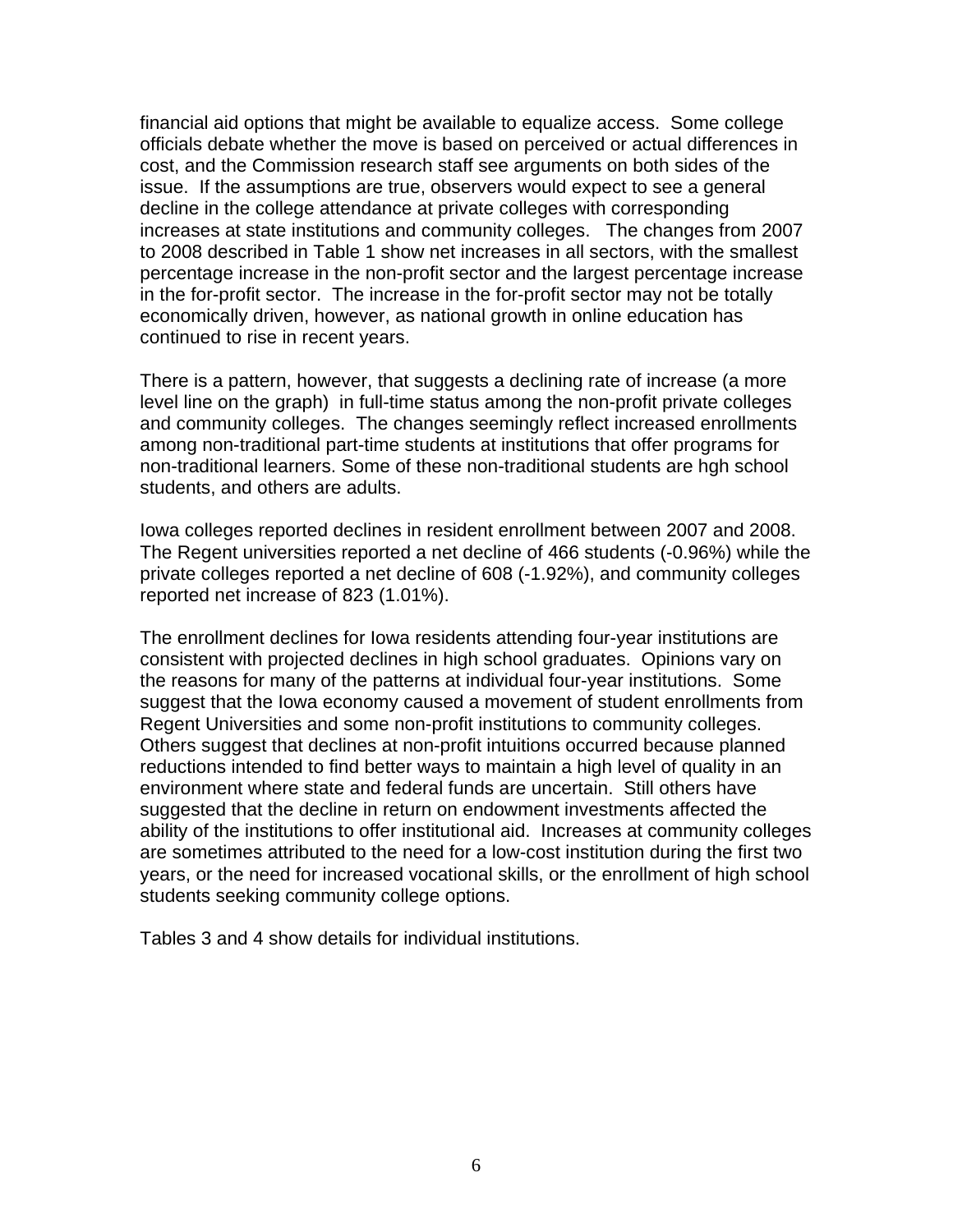For information about this report contact the author: Keith Greiner Research Director and Legislative Liaison Iowa College Student Aid Commission 200 10<sup>th</sup> Street, Fourth Floor Des Moines, IA 50309

Thank you to the following colleagues who provided valuable suggestions for the text and analysis:

Julie Leeper Director of Legislative Services and Personnel Iowa College Student Aid Commission

Rachel Boon Director of Institutional Research and Academic Compliance Drake University

Joe DeHart Executive Director of Institutional Effectiveness/Assistant to the President Des Moines Area Community College

Tom Schenk Institutional Effectiveness and Accountability Consultant Iowa Department of Education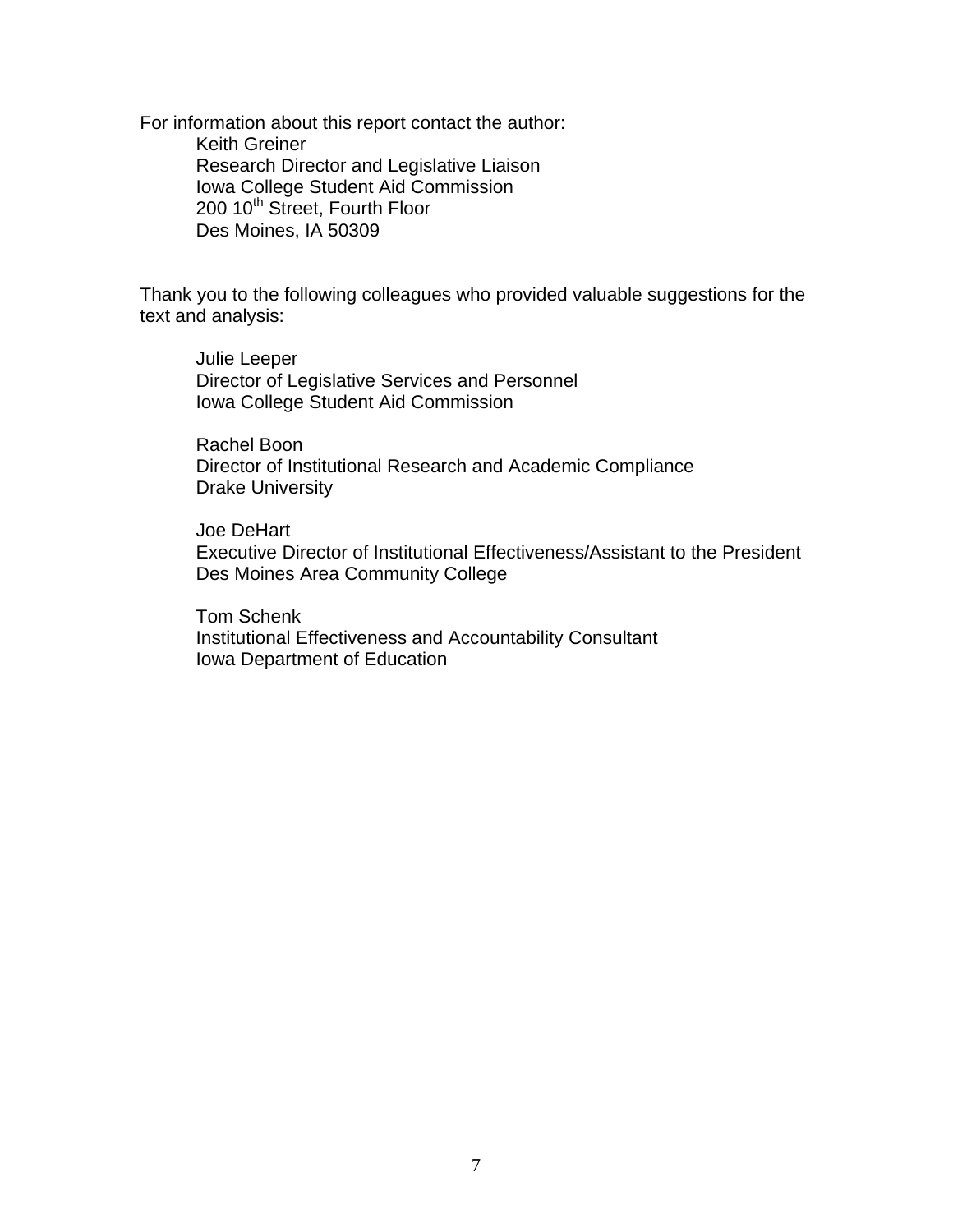#### Fall, 2007 and Fall 2008 Iowa Colleges and Universities Total Enrollment Table 3

| College/University                                                       | 2007            | 2008            | Change     | Percent        |
|--------------------------------------------------------------------------|-----------------|-----------------|------------|----------------|
| Iowa State University                                                    | 26,160          | 26,856          | 696        | 2.66%          |
| The University of Iowa                                                   | 30,409          | 30,561          | 152        | 0.50%          |
| University of Northern Iowa                                              | 12,609          | 12,908          | 299        | 2.37%          |
| <b>Regent Universities</b>                                               | 69,178          | 70,325          | 1,147      | 1.66%          |
|                                                                          |                 |                 |            |                |
| Allen College                                                            | 462             | 416             | (46)       | $-9.96%$       |
| AIB College of Business                                                  | 965             | 985             | 20         | 2.07%          |
| <b>Briar Cliff College</b>                                               | 1,138           | 1,114           | (24)       | $-2.11%$       |
| <b>Buena Vista University</b>                                            | 2,548           | 2,478           | (70)       | $-2.75%$       |
| <b>Central College</b>                                                   | 1,605           | 1,558           | (47)       | $-2.93%$       |
| Clarke College                                                           | 1,230           | 1,156           | (74)       | $-6.02%$       |
| Coe College                                                              | 1,316           | 1,326           | 10         | 0.76%          |
| Cornell College                                                          | 1,083           | 1,115           | 32         | 2.95%          |
| Des Moines University - Osteopathic Med. Ctr.                            | 1,719           | 1,700           | (19)       | $-1.11%$       |
| Divine Word College                                                      | 50              | 55              | 5          | 10.00%         |
| Dordt College<br><b>Drake University</b>                                 | 1,313           | 1,400           | 87         | 6.63%          |
| Emmaus Bible College                                                     | 5,617<br>244    | 5,665<br>245    | 48<br>1    | 0.85%<br>0.41% |
| Faith Baptist Coll. & Theological Seminary                               | 418             | 323             | (95)       | $-22.73%$      |
| <b>Graceland University</b>                                              | 2,466           | 2,444           | (22)       | $-0.89%$       |
| Grand View College                                                       | 1,747           | 1,937           | 190        | 10.88%         |
| Grinnell College                                                         | 1,654           | 1,678           | 24         | 1.45%          |
| Iowa Wesleyan College                                                    | 834             | 843             | 9          | 1.08%          |
| Loras College                                                            | 1,591           | 1,589           | (2)        | $-0.13%$       |
| Luther College                                                           | 2,476           | 2,423           | (53)       | $-2.14%$       |
| Maharishi University of Management                                       | 983             | 1,089           | 106        | 10.78%         |
| Mercy College of Health Sciences -Des Moines                             | 680             | 676             | (4)        | $-0.59%$       |
| Morningside College                                                      | 1,798           | 1,906           | 108        | 6.01%          |
| Mount Mercy College                                                      | 1,506           | 1,555           | 49         | 3.25%          |
| Northwestern College                                                     | 1,315           | 1,225           | (90)       | $-6.84%$       |
| Palmer College Of Chiropractic                                           | 1,457           | 1,433           | (24)       | $-1.65%$       |
| St. Ambrose University                                                   | 3,870           | 3,794           | (76)       | -1.96%         |
| Simpson College                                                          | 2,039           | 2,055           | 16         | 0.78%          |
| University of Dubuque                                                    | 1,560           | 1,584           | 24         | 1.54%          |
| <b>Upper Iowa University</b>                                             | 5,618           | 5,937           | 319        | 5.68%          |
| Vennard College                                                          | 72              | 71              | (1)        | $-1.39%$       |
| Waldorf College                                                          | 630             | 582             | (48)       | -7.62%         |
| <b>Wartburg College</b>                                                  | 1,810           | 1,799           | (11)       | $-0.61%$       |
| Wartburg Theological Seminary                                            | 187             | 194             | 7          | 3.74%          |
| William Penn College                                                     | 1,833           | 1,824           | (9)        | $-0.49%$       |
| Private Non-Profit                                                       | 55,834          | 56,174          | 340        | 0.61%          |
|                                                                          |                 |                 |            |                |
| Des Moines Area Community College                                        | 18,320          | 18,695          | 375        | 2.05%          |
| Eastern Iowa Community College                                           | 7,329           | 6,975           | (354)      | $-4.83%$       |
| Hawkeye Community College                                                | 5,803           | 5,765           | (38)       | $-0.65%$       |
| Indian Hills Community College                                           | 4,174           | 4,227           | 53         | 1.27%          |
| Iowa Central Community College                                           | 5,731           | 5,733           | 2          | 0.03%          |
| Iowa Lakes Community College                                             | 3,170           | 3,059           | (111)      | $-3.50%$       |
| Iowa Valley Community College District<br>Iowa Western Community College | 2,800           | 2,986           | 186        | 6.64%          |
| Kirkwood Community College                                               | 5,300           | 5,642           | 342<br>145 | 6.45%          |
| North Iowa Area Community College                                        | 15,075<br>3,272 | 15,220<br>3,485 | 213        | 0.96%<br>6.51% |
| Northeast Iowa Community College                                         | 4,804           | 4,756           | (48)       | $-1.00%$       |
| Northwest Iowa Community College                                         | 1,288           | 1,256           | (32)       | $-2.48%$       |
| Southeastern Community College                                           | 3,351           | 3,412           | 61         | 1.82%          |
| Southwestern Community College                                           | 1,464           | 1,468           | 4          | 0.27%          |
| Western Iowa Tech Community College                                      | 5,191           | 5,425           | 234        | 4.51%          |
| <b>Community Colleges</b>                                                | 87,072          | 88,104          | 1,032      | 1.19%          |
|                                                                          |                 |                 |            |                |
| <b>Ashford Online</b>                                                    | 10,042          | 24,920          | 14,878     | 148.2%         |
| Ashford On Ground                                                        | 526             | 686             | 160        | 30.4%          |
| Kaplan Online                                                            | 30,440          | 43,095          | 12,655     | 41.6%          |
| Kaplan On Ground                                                         | 2,762           | 2,973           | 211        | 7.6%           |
| Private For-Profit                                                       | 43,770          | 71,674          | 27,904     | 63.8%          |
| For-Profit Online                                                        | 40,482          | 68,015          | 27,533     | 68.0%          |
| For-Profit On Ground in Iowa                                             | 3,288           | 3,659           | 371        | 11.3%          |
| Total                                                                    | 255,854         | 286,277         | 30,423     | 11.9%          |
| Total Excluding Ashford and Kaplan Online                                | 215,372         | 218,262         | 2,890      | 1.3%           |